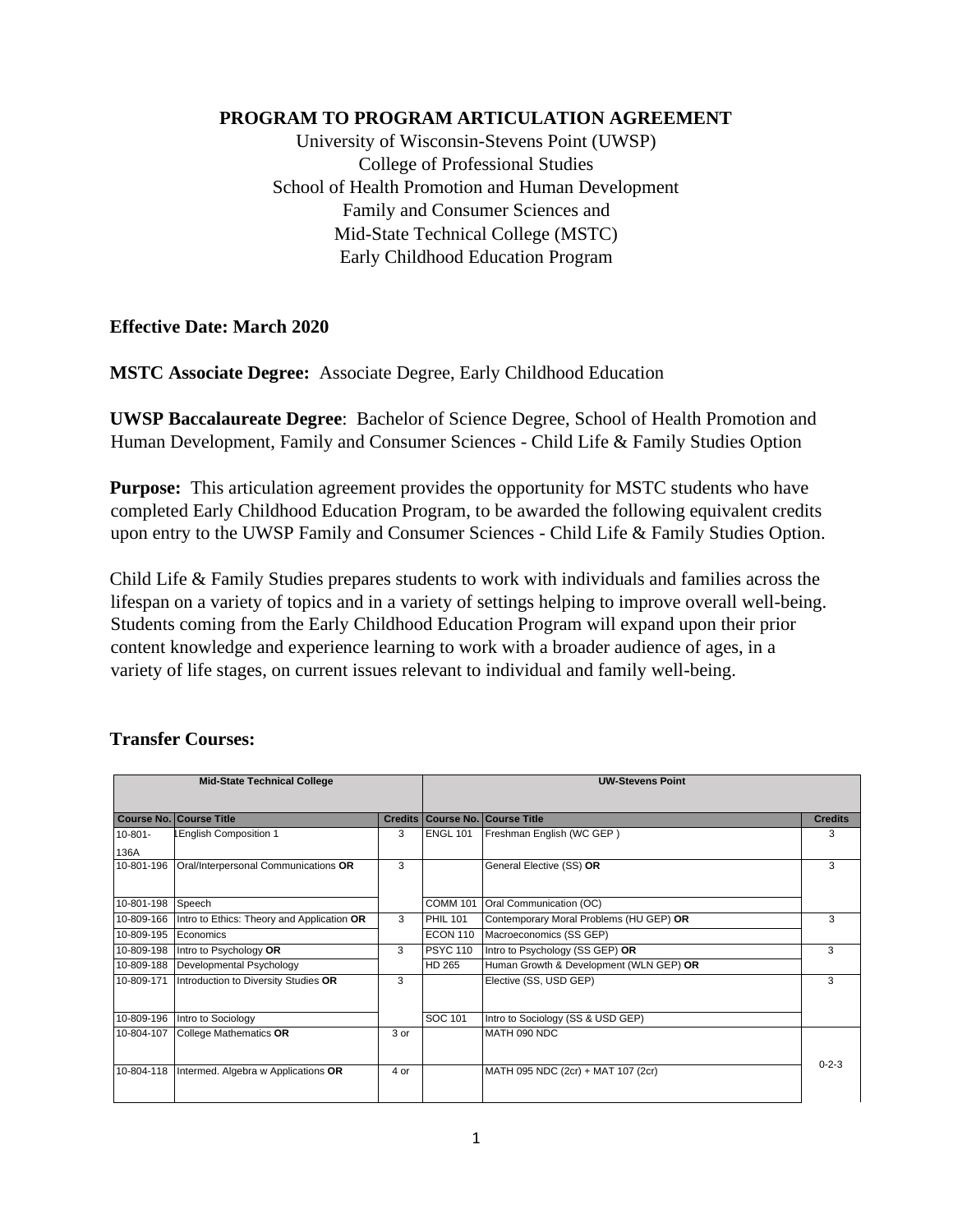| 10-804-189 | <b>Introductory Statistics</b>                 | 3              |        | MATH 255 Elementary Statistical Methods (QL GEP) |                |
|------------|------------------------------------------------|----------------|--------|--------------------------------------------------|----------------|
|            | Total general education credits earned:        | $21 - 22$      |        | Total general education credits accepted:        | $15 - 18$      |
|            |                                                |                |        |                                                  |                |
|            | <b>Mid-State Technical College</b>             |                |        | <b>UW-Stevens Point</b>                          |                |
|            | <b>Course No. Course Title</b>                 |                |        | <b>Credits Course No. Course Title</b>           | <b>Credits</b> |
|            | 10-307-188 ECE: Guiding Child Behavior         | 3              | HD 466 | Develpmnt & Guidnc Chld & Adolscnts              | 3              |
|            | 10-307-177 ECE: Intermediate Practicum         | $\overline{3}$ | HD 397 | Field Work                                       | 3              |
|            | 10-307-199 ECE: Advanced Practicum             | 3              | HD 397 | Field Work                                       | 3              |
|            | 10-307-148 ECE: Foundations of Early Childhood | 3              |        |                                                  | 3              |
|            | 10-307-167 ECE: Health Safety & Nutrition      | 3              |        |                                                  | 3              |
|            |                                                |                |        |                                                  |                |
|            | 10-307-174 ECE: Introductory Practicum         | 3              |        |                                                  | 3              |
|            |                                                |                |        |                                                  |                |
|            | 10-307-108 ECE: Early Language Literacy        | 3              |        |                                                  | 3              |
|            |                                                |                |        |                                                  |                |
|            | 10-307-110 ECE: Social Studies, Art and Music  | $\overline{3}$ |        |                                                  | $\overline{3}$ |
|            |                                                |                |        |                                                  |                |
|            |                                                |                |        |                                                  |                |
|            | 10-307-112 ECE: STEM                           | 3              |        | BLOCK OF 33 Occupational Credits accepted        | 3              |
|            | 10-307-179 ECE: Child Development              | 3              |        |                                                  | 3              |
|            |                                                |                |        |                                                  |                |
|            | 10-307-151 ECE: Infant & Toddler Development   | 3              |        |                                                  | 3              |
|            |                                                |                |        |                                                  |                |
|            | 10-307-175 ECE: Preschool Practicum            | 3              |        |                                                  | 3              |
|            |                                                |                |        |                                                  |                |
|            | 10-307-187 ECE: Children w Diff Abilities      | 3              |        |                                                  | 3              |
|            |                                                |                |        |                                                  |                |
|            |                                                |                |        |                                                  |                |
|            | 10-307-195 ECE: Family & Community Rel         | 3              |        |                                                  | 3              |
|            | <b>Total occupational course credits</b>       | 42             |        | Total occupational course credits accepted:      | 42             |
|            | earned:                                        |                |        |                                                  |                |
|            |                                                |                |        |                                                  |                |
|            |                                                |                |        | Total credits accepted at UW-Stevens Point:      | 57-60          |
|            |                                                |                |        |                                                  |                |
|            |                                                |                |        |                                                  |                |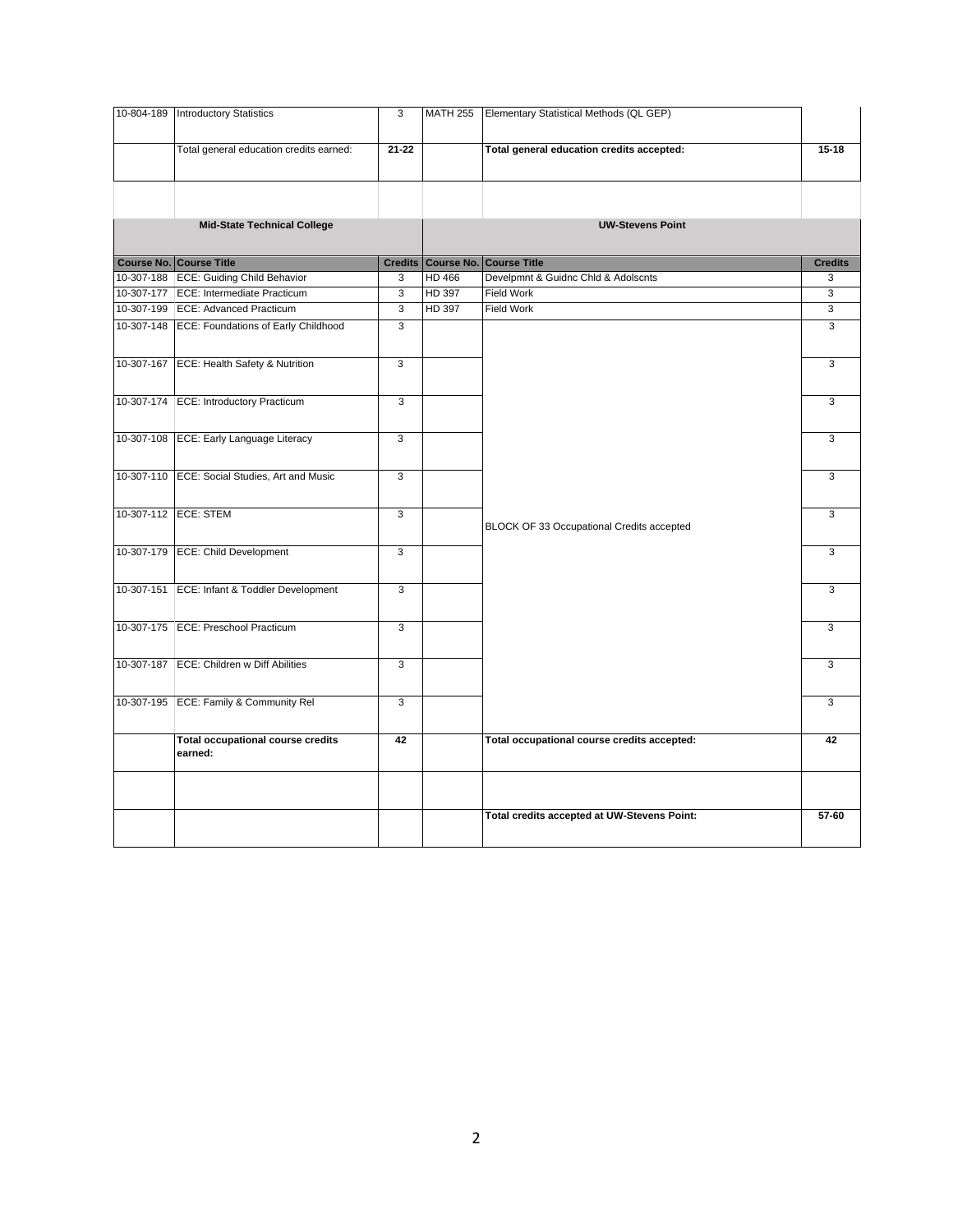# **Required Major Courses:**

The following coursework will be required upon arrival at UWSP to obtain the Bachelor of Science Degree, Family and Consumer Sciences - Child Life & Family Studies Option:

| <b>Course</b><br>No. | <b>Course Title</b>                                                                                                                                 | <b>Credits</b> |
|----------------------|-----------------------------------------------------------------------------------------------------------------------------------------------------|----------------|
|                      | <b>MAJOR REQUIREMENTS REMAINING</b>                                                                                                                 |                |
| <b>FCS 166</b>       | The Family: Continuing Concerns                                                                                                                     | 3              |
| <b>FCS 190</b>       | Developing Human Services Professionals                                                                                                             | 3              |
| <b>FCS 295</b>       | Professional Development and Ethics                                                                                                                 | 2              |
| <b>FCS 444</b>       | Family Life Coaching                                                                                                                                | 3              |
| HD 230               | Human Sexuality (WLN GEP)                                                                                                                           | 3              |
| <b>HD 265</b>        | Human Growth & Development (if MSTC Developmental Psych not taken)                                                                                  | $0 - 3$        |
| HD 366               | <b>Families in Cross Cultural Contexts</b>                                                                                                          | 3              |
| <b>HD 367</b>        | Intentional Intimacy & Family Systems (SS GEP)                                                                                                      | 3              |
| <b>HD 372</b>        | <b>Family Financial Management</b>                                                                                                                  | 3              |
| <b>HD 386</b>        | Family Health Implications of Resource Management                                                                                                   | 3              |
| HD 395               | <b>Research in Family Sciences</b>                                                                                                                  | 3              |
| <b>FCS 390</b>       | <b>Adult Education</b>                                                                                                                              | 3              |
| <b>HD 397</b>        | <b>Field Work</b>                                                                                                                                   | 6              |
| <b>FCS 400</b>       | Seminar for Student Teachers and Interns                                                                                                            | 1              |
| HD 466               | Development and Guidance of Children and Adolescents                                                                                                | 3              |
| SOC 101              | Intro. to Sociology (if not taken)                                                                                                                  | $0 - 3$        |
| <b>PSY 110</b>       | Intro. to Psychology (if not taken)                                                                                                                 | $0 - 3$        |
| <b>MATH</b><br>255   | Elem Statistical Methods (QL GEP)<br>OR<br>PSYC 300 Statistics for Psychologists (QL GEP)<br>(if MSTC 10-804-189 Introductory Statistics not taken) | 4              |
|                      |                                                                                                                                                     | 46-55          |
| <b>GEP</b>           |                                                                                                                                                     |                |
| <b>ENGL</b><br>202   | Sophomore English (WC2)                                                                                                                             | 3              |
| <b>COMM</b><br>101   | Oral Communication (if needed)                                                                                                                      | $0 - 3$        |
|                      | Natural Science (NS)                                                                                                                                | 3              |
|                      | Historical Perspectives (HP)                                                                                                                        | 3              |
|                      | Humanities (HU) (if MSTC Intro to Ethics not taken)                                                                                                 | $0 - 3$        |
|                      | Arts (ART)                                                                                                                                          | 3              |